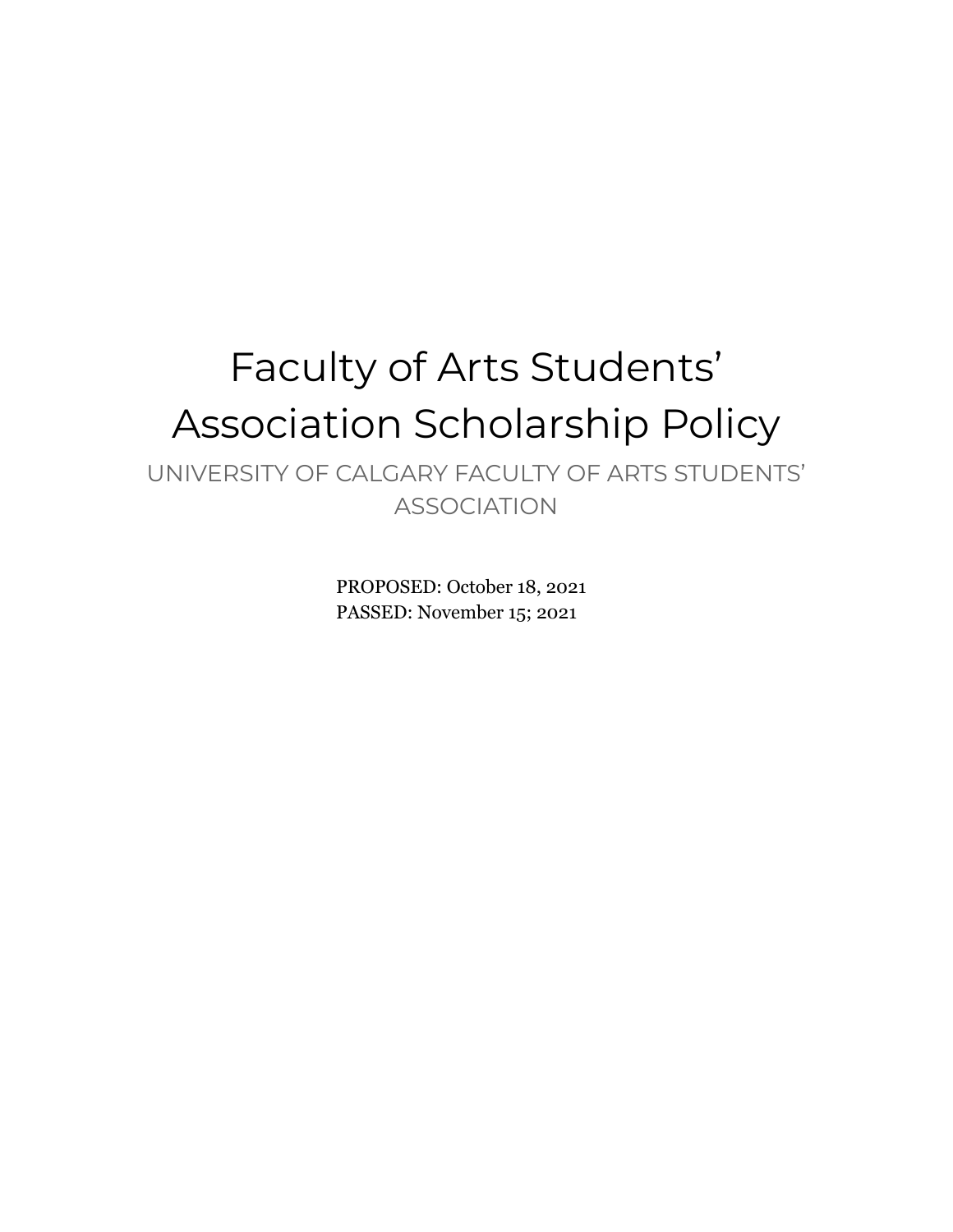

#### **Table of Contents**

| <b>Purpose &amp; Scope</b>      | $\mathbf{2}$            |
|---------------------------------|-------------------------|
| <b>Timeline</b>                 | 3                       |
| Eligibility                     | 3                       |
| <b>Rules of Fair Play</b>       | $\overline{\mathbf{4}}$ |
| <b>Voting Procedures</b>        | $\overline{\mathbf{4}}$ |
| <b>Complaints &amp; Appeals</b> | $\overline{\mathbf{5}}$ |
| Complaints                      |                         |
| Appeals                         |                         |
| <b>Sanctions</b>                |                         |
| <b>Amendments</b>               | 8                       |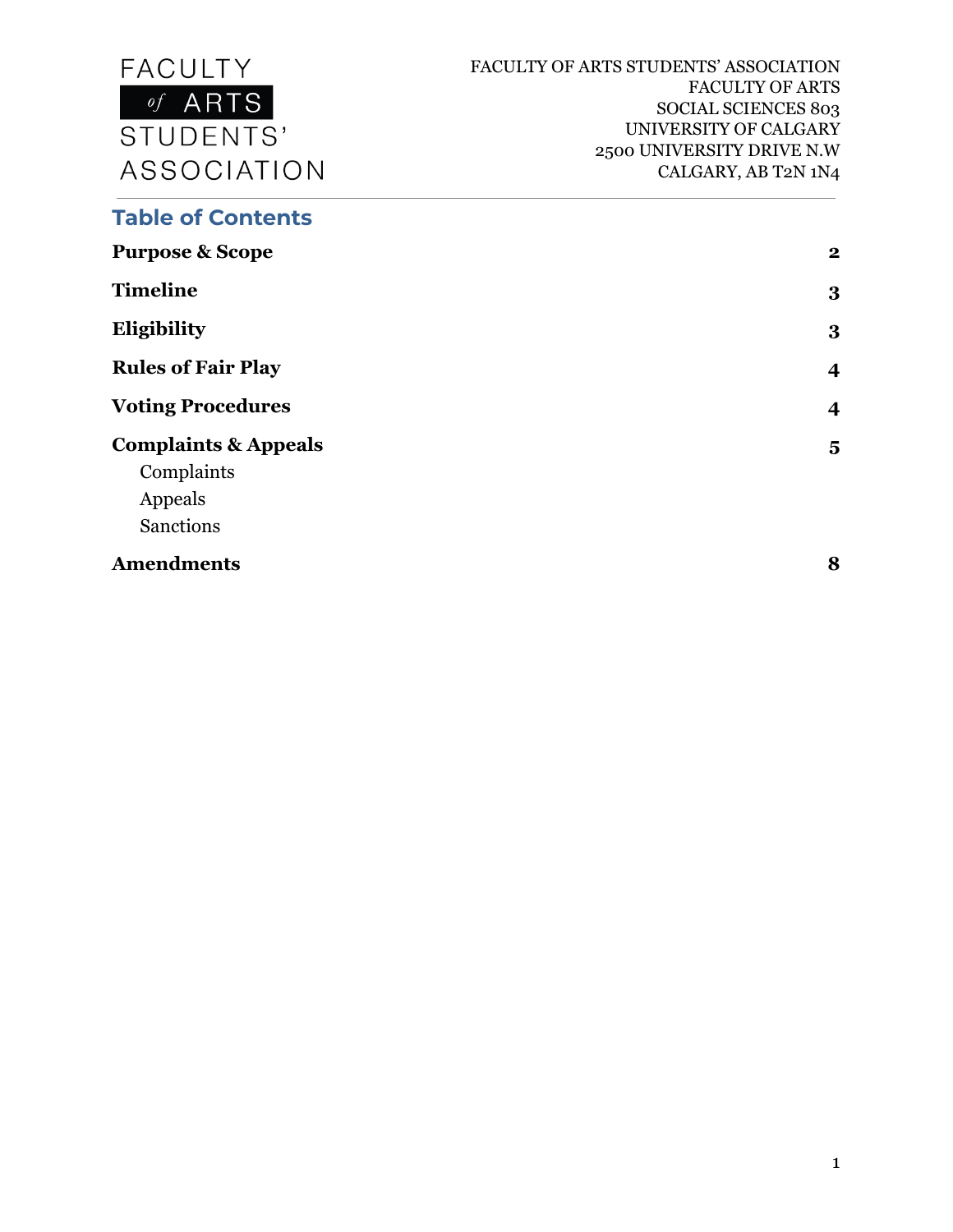

### Purpose & Scope

- 1 (1) This policy exists to expand upon the rules governing selection of the FASAAS (Faculty of Arts Students' Association Arts Scholarship) recipient each year.
	- (2) This policy exists to ensure free and fair selection and procedures for the winner and participants of the FASAAS, allowing for equal opportunity of all Arts students.
- 2 This policy applies to all Scholarship Procedure Participants, comprising at least:
	- a) All members of the Association who apply ("applicants");
	- b) All members of the Executive Committee;
	- c) All members of the Policy Review and Amendment Committee (PRAC);
	- d) All members of the Sponsorship and Grants Committee (SAGC);
	- e) Members of faculty, staff, or administration in the Faculty of Arts or the University of Calgary who seek to engage with the Association's Scholarship Process

### Timeline

- 3 (1) Applications will open on November 1st of each year, and close on December 31st of the same year.
	- (2) In January PRAC and SAGC will review applications and submit 15 finalists to council.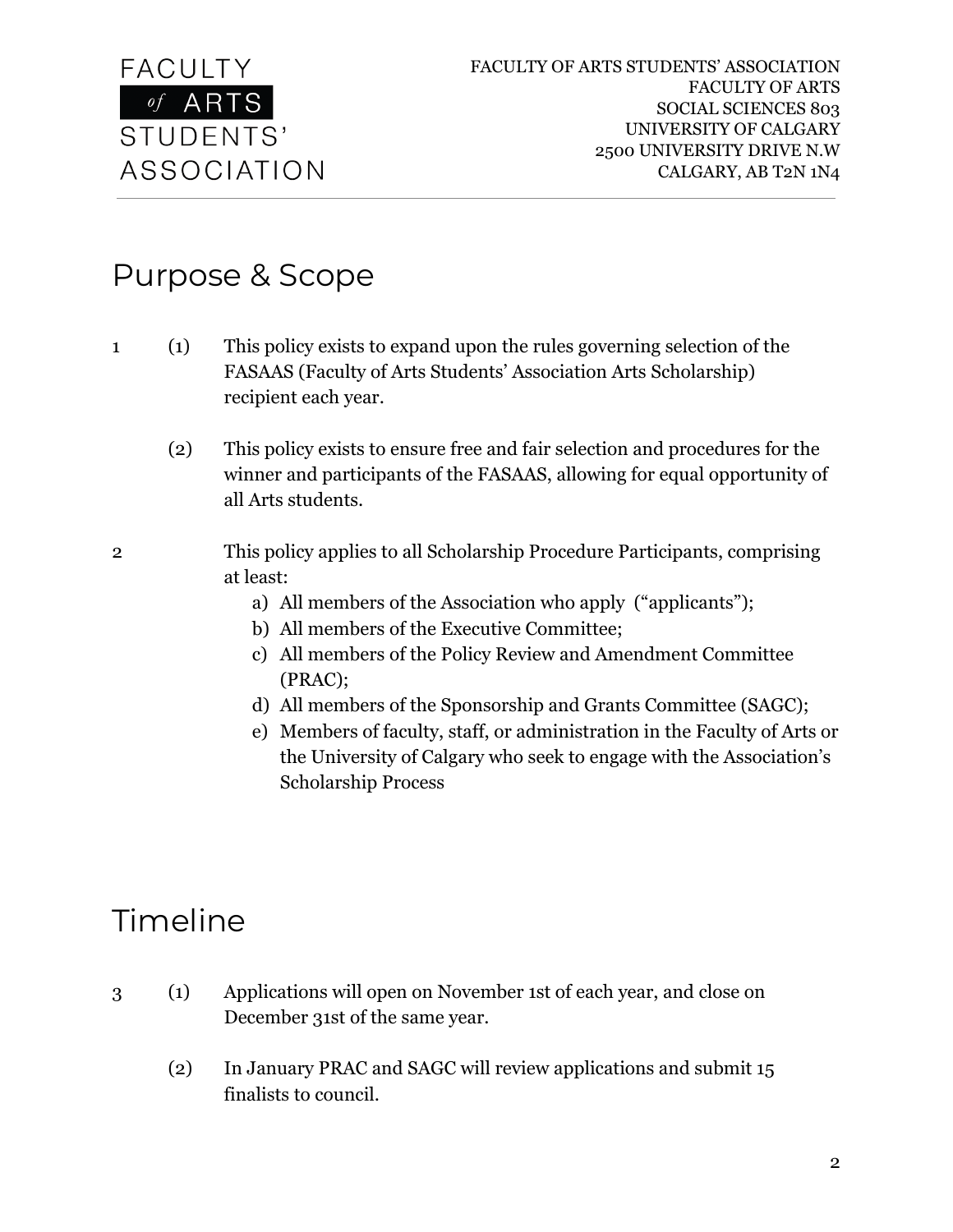

- (3) In January FASA Council will review the 15 finalists and vote on a recipient.
- (4) The Recipient of the FASAAS will be named and awarded the first week of February.

# Eligibility

- 11 (1) Voting members must be on FASA Council, or sit on PRAC and/or SAGC
	- (2) Applicants must:
		- a) Be enrolled in the Faculty of Arts at the University of Calgary.
		- b) Be in good academic standing and not on Academic Probation.
		- c) May be in any year of study
		- d) Be able to provide an academic reference upon request.
	- (3) Applicants must complete their application, on their own, in their own words and produced by themselves.
- 12 (1) Accordingly, any Undergraduate student enrolled in the Faculty of Arts is eligible to apply.
	- (2) Notwithstanding ss. 11(1), 11(2), and 12(1), persons shall be ineligible to apply, or hold a voting membership;
		- a) Have been impeached from a position on the Executive Committee within 2 years of the given awards;
		- b) Have outstanding fines or dues to the Association; and/or,
		- c) Have breached the Code of Conduct of the Association and been formally notified of the breach by the Executive Committee within 2 years of the award.
		- d) Is currently on academic probation.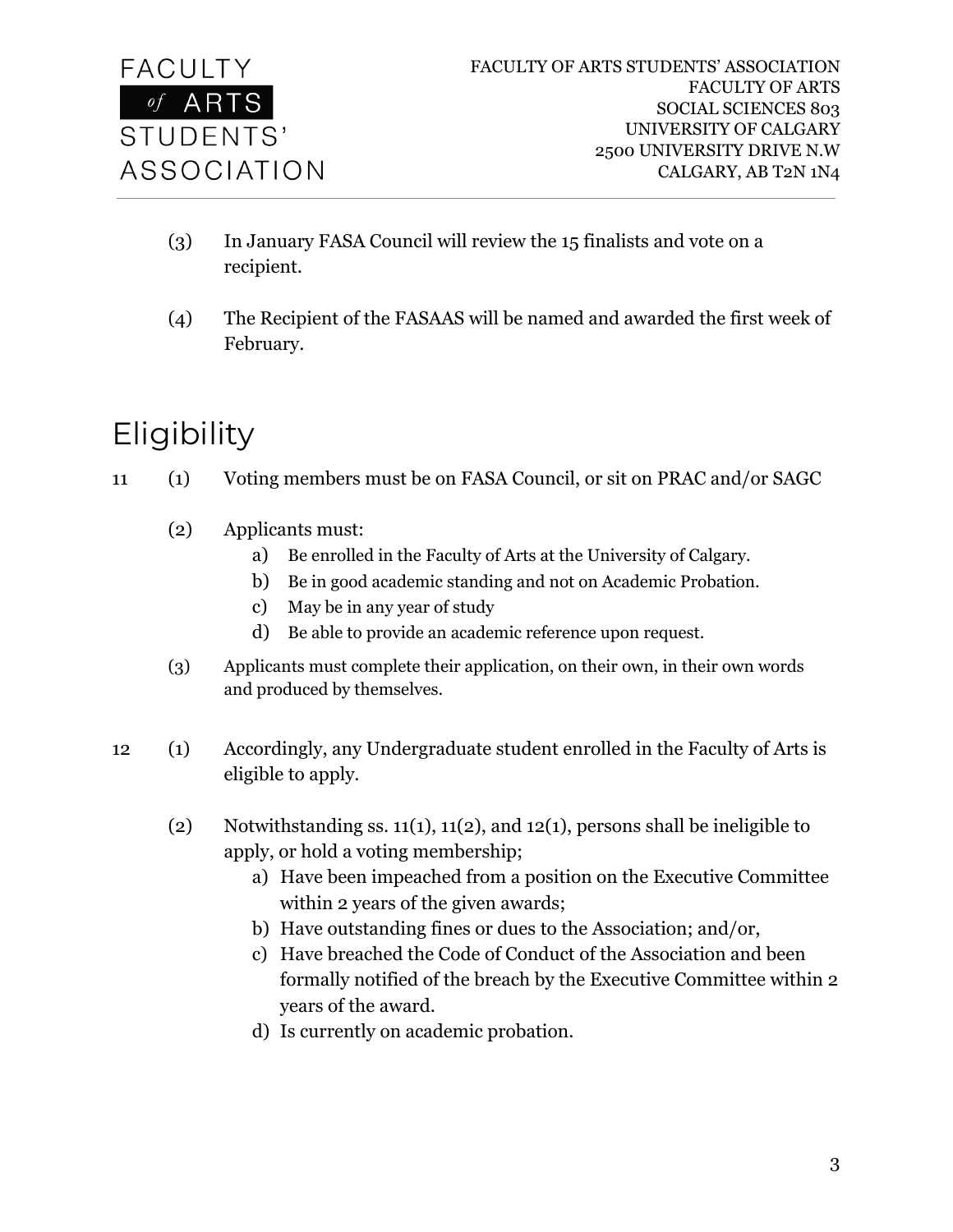

# Voting Procedures

- 42 (1) PRAC and SAGC members will meet and collectively discuss and vote on applications to present a top 15 to FASA Council
- 43 (1) FASA Council will vote on the top 15 via ballot at an in person voting night.
	- (2) The SAGC Director will keep track of:
		- a) The total number of votes cast for each applicant;
		- b) The winning applicant.
- 44 (1) At the end of the event, the SAGC Director will announce the results of the vote.
	- a) The total number of valid votes for each applicant and the winning applicant.
- 45 (1) The SAGC Director shall collaborate with the Vice President Communications to release official results:
	- a) If no active complaints or appeals procedures are in effect, after one week following the announcement of scholarship results; or,
	- b) If active complaints or appeals procedures are in effect, after the conclusion of those procedures.

## Complaints & Appeals

#### Complaints

- 46 (1) Any member of the University community may file a complaint against an individual member thereof by contacting the SAGC Director.
	- (2) A complaint shall require:
		- a) The name of the individual being complained about;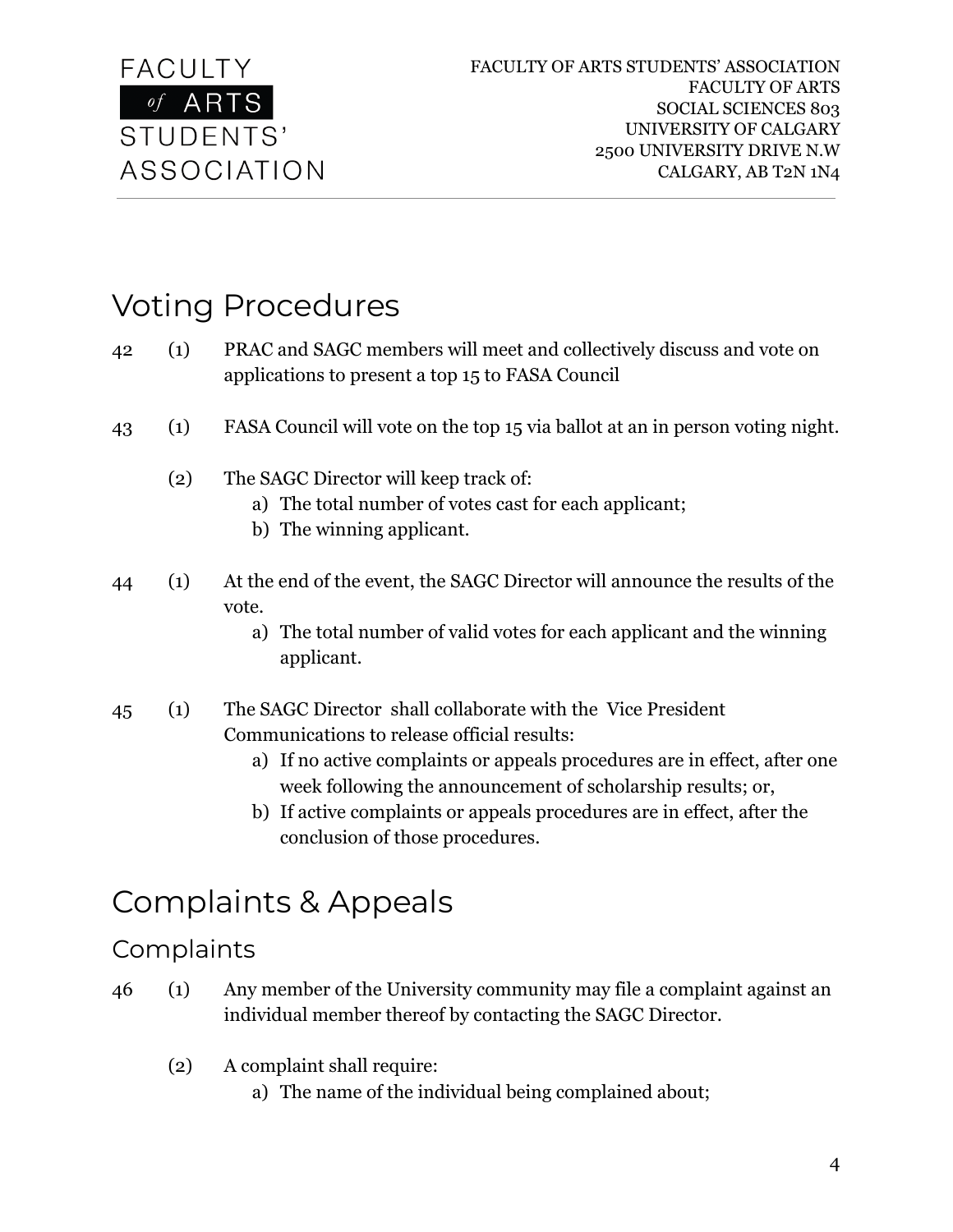

- b) Details regarding the incident being complained about; and,
- c) Contact information of the complainant for the SAGC Director to follow up.
- (3) Upon the receipt of a complaint, the SAGC Director shall:
	- a) Acknowledge receipt of the complaint in writing to the complainant;
	- b) Review all provided details and evidence in the complaint; and,
	- c) Review all relevant policy or regulations that may pertain to the complaint.
- (4) Complaints submitted against a Candidate or voting member, regardless of their merit, for the sole purpose of harassing or subduing the candidate (i.e., "vexatious complaints") shall not be allowed.
	- a) A Candidate or voting member who submits vexatious complaints against another member may, at the SAGC Director discretion, be subject to sanctions.
- (4) The SAGC Director may, upon the receipt of a complaint:
	- a) Dismiss the complaint;
	- b) Request additional information from the complainant;
	- c) Request additional information from relevant parties; or,
	- d) Apply sanctions to the individual being complained about as a member of.

### Appeals

- 47 (1) Candidates may, by contacting the SAGC Director, request an appeal of:
	- a) Sanctions;
	- b) SAGC Director decisions; and,
	- c) Results of an election.
	- (2) A request for appeal shall require:
		- a) Cause for the appeal (i.e., misinterpretation of policy; unfair sanctions; or vote tampering/fraud; etc.); and,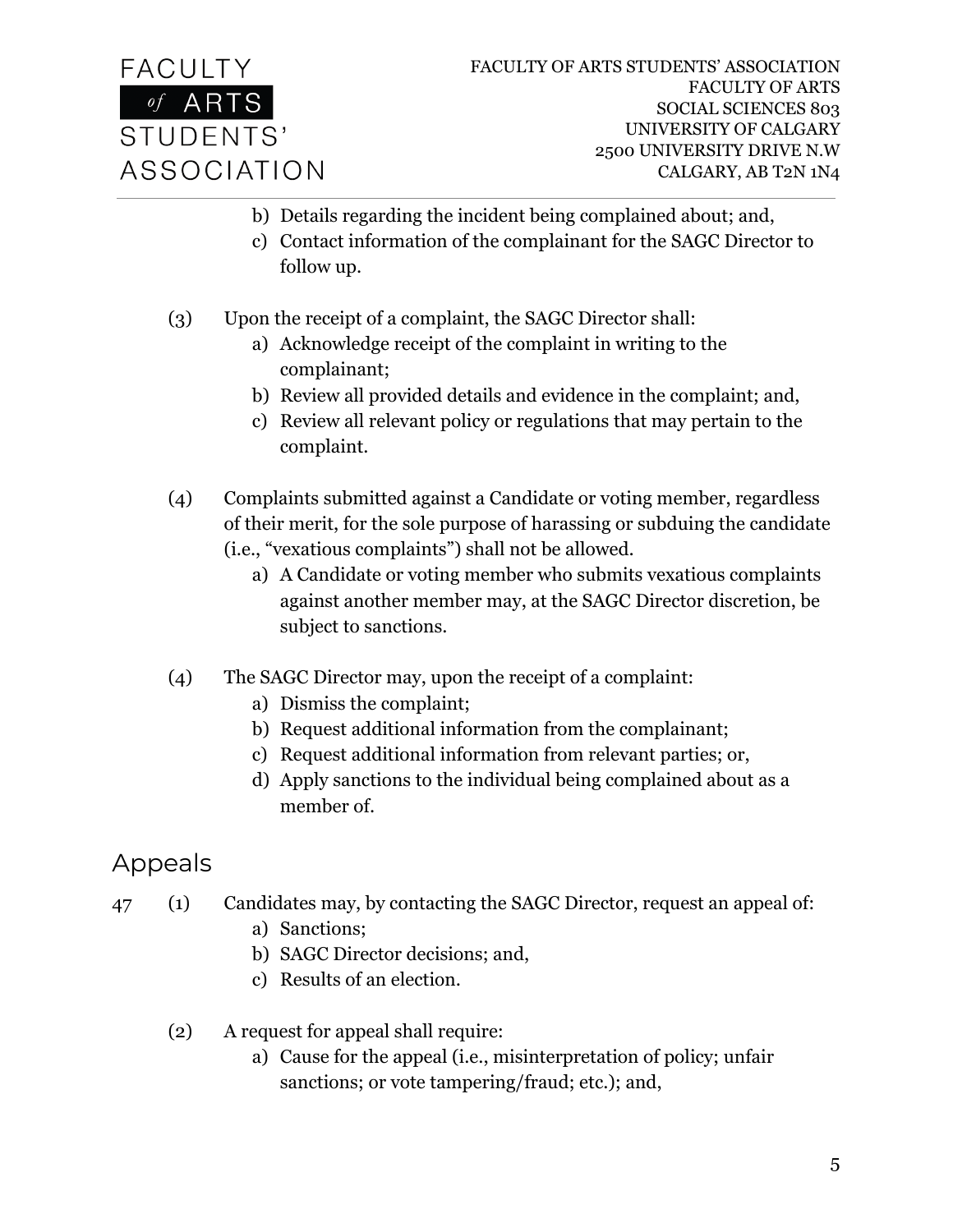

- b) Supporting evidence or information.
- (3) Upon the receipt of an application for appeal, the SAGC Director shall:
	- d) Acknowledge receipt of the application in writing to the appellant;
	- e) Review all provided details and evidence in the application; and,
	- f) Review all relevant policy or regulations that may pertain to the appeal, as well as relevant precedent.
- (4) The SAGC Director may:
	- e) Dismiss the appeal;
	- f) Request additional information from the appellant;
	- g) Request additional information from relevant parties;
	- h) Grant a partial appeal (i.e., reducing a sanction, but not removing it entirely); or,
	- i) Grant an appeal for a decision.
- 48 (1) Appeals may be subsequently appealed to a vote at a meeting of the Council. For the meeting to address the appeal:
	- a) The SAGC Director shall provide to the Council in advance of the meeting all relevant information used in the initial decision(s);
	- b) The SAGC Director shall provide a written statement explaining their rationale for any previous decisions;
	- c) The appellant and defendant (or SAGC Director) shall be allowed to make verbal statements of no longer than 5 minutes each; and,
	- d) The Council shall vote whether to grant the subsequent appeal or deny it.
	- (2) Decisions of the Council are final, and may not be further appealed.

#### Sanctions

49 (1) The SAGC Director may, in accordance with this policy, apply sanction(s) to any Candidate(s) or Voting member(s) in contravention of this policy by the judgment of the SAGC Director or by valid complaint.